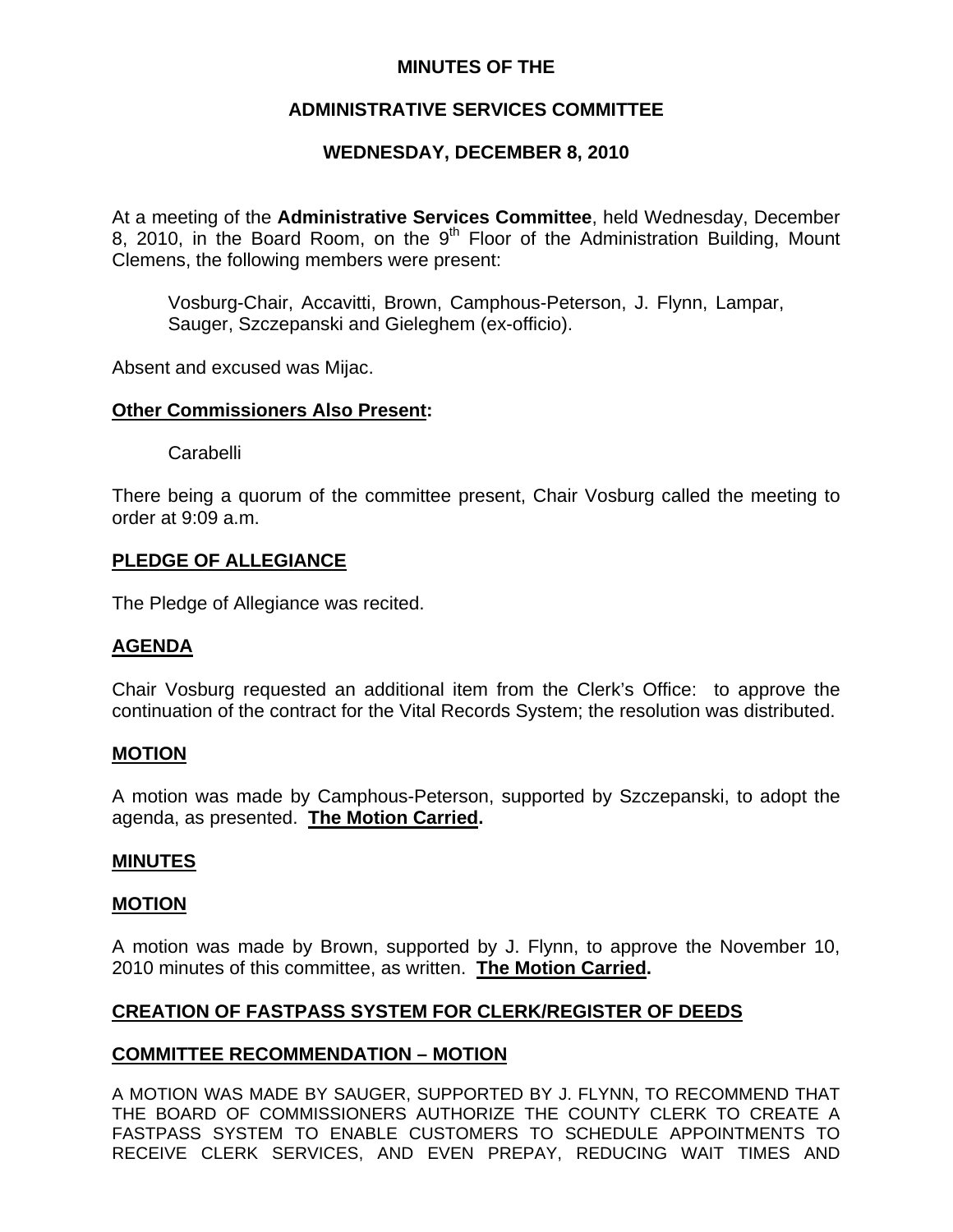SHIFTING THE DELIVERY OF SERVICE FROM PEAK DEMAND TIMES TO NON-PEAK DEMAND TIMES, SO THAT THE CLERK MAY EFFICIENTLY SERVE CUSTOMERS, DESPITE STAFF CUTS, BY PURCHASING PROFESSIONAL SERVICES TO CREATE AN ONLINE APPOINTMENT DATABASE WITH LOBBY CHECK-IN MODULE FROM DGC INTERACTIVE LLC AT A ONE TIME COST OF \$3,946; FUNDS ARE AVAILABLE IN THE CLERK'S PRINTING ACCOUNT (10121501 – 90101). **THE MOTION CARRIED.** 

# **PURCHASE OF JURY ROOM SELF-SERVICE SYSTEM**

## **COMMITTEE RECOMMENDATION – MOTION**

A MOTION WAS MADE BY J. FLYNN, SUPPORTED BY SAUGER, TO RECOMMEND THAT THE BOARD OF COMMISSIONERS AUTHORIZE THE COUNTY CLERK TO IMPROVE JURY SERVICE BY PURCHASING A NEW JURY SYSTEM TO ALLOW JURORS TO COMPLETE JUROR QUESTIONNAIRES ONLINE, AUTOMATICALLY SCAN AND TRIAGE JUROR RESPONSES, ALLOW TOUCH-TONE TELEPHONE JUROR RESPONSES, PROVIDE FOR AUTOMATED JUROR EXCUSALS UNDER APPROPRIATE CIRCUMSTANCES, AND ALLOW MORE JUROR SELF-SERVICE WHILE ACCOMMODATING RECENT CLERK STAFF REDUCTIONS FROM COURTHOUSE TECHNOLOGIES AT A COST IN 2011 OF \$142,780.50 AND ANNUAL COSTS OF \$107,805 BEGINNING IN 2012; FUNDS ARE AVAILABLE FOR 2011 FROM THE JURY ROOM BUDGET (\$67,000 FROM 10116601), NEW REVENUE FROM CCW PHOTOS (\$58,000 ANNUALLY FROM 10121501 – 60777) AND FROM THE CLERK'S 2011 SPECIAL PROJECTS ACCOUNT (\$17,780.50 FROM 10121501 – 72607). BEGINNING 2012 AND ANNUALLY THEREAFTER, FUNDS ARE AVAILABLE IN THE JURY ROOM BUDGET (\$67,000 FROM 10116601) AND THE ADDITIONAL REVENUE FROM CCW PHOTOS (\$40,805 FROM 10121501 – 60777). FURTHER, INCREASE THE CCW PHOTO REVENUE ACCOUNT (10121501 – 60777) BY \$58,000 ANNUALLY STARTING IN 2011. **THE MOTION CARRIED.** 

## **FUNDING FOR ACCOUNT CLERK IV IN REGISTER OF DEEDS**

### **MOTION**

A motion was made by Szczepanski, supported by Sauger, to approve and forward to the Budget Committee shifting the funding source for 50% of the annual salary, fringe benefits and associated costs of a Register of Deeds Account Clerk IV from the Register of Deeds Remonumentation Program to the Register of Deeds Automation Fund at an annual cost not to exceed \$19,218.50 and shifting the funding source for annual supplies, postage, printing, maintenance agreements and telephone service as listed in the attached documentation at a current cost of \$2,680 from the Remonumentation Program to the Automation Fund; funds are available in the Macomb County Register of Deeds Automation Fund, which is funded through recording fees and by state law is required to be used solely to improve the Register of Deeds Office. **The Motion Carried.**